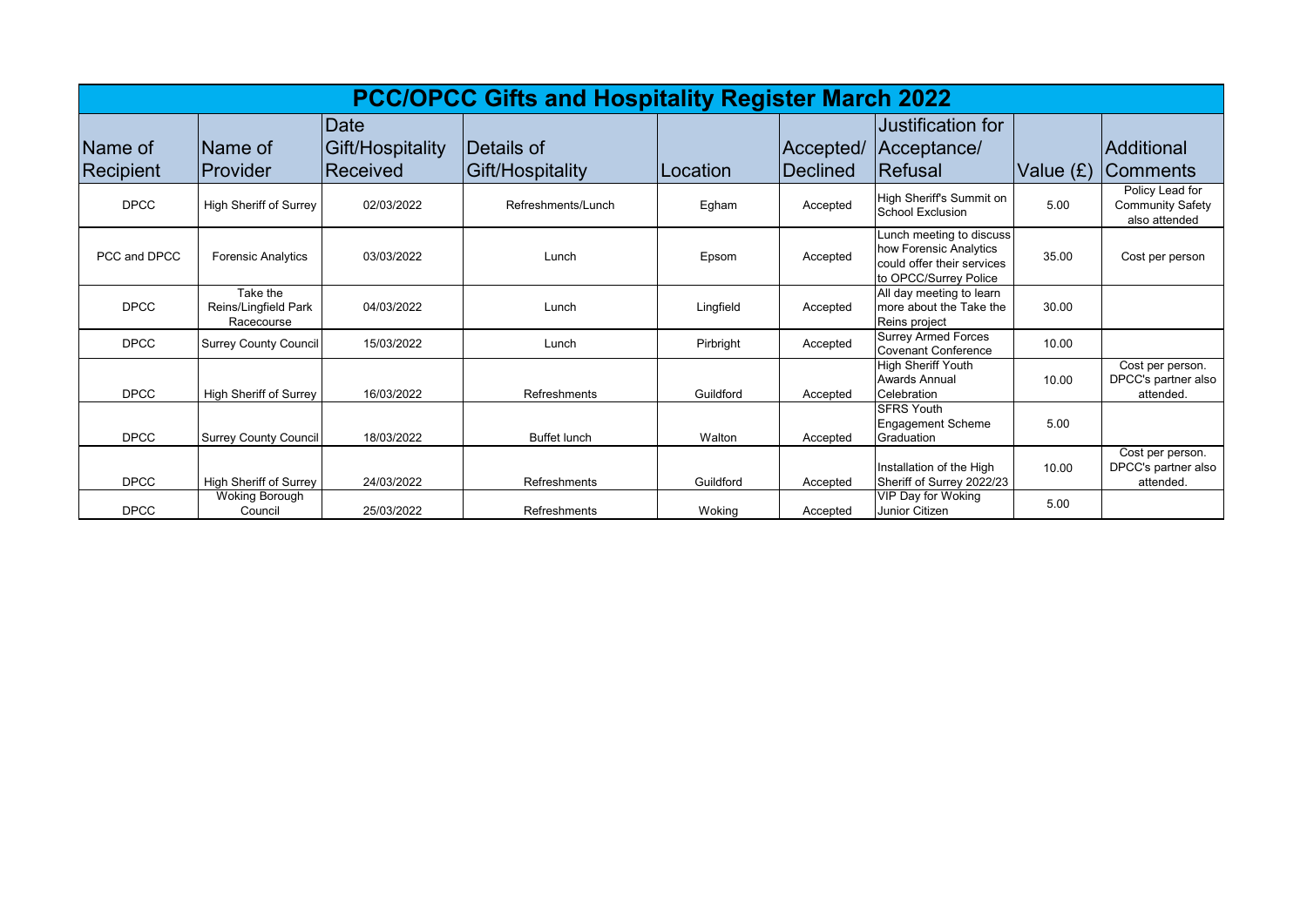|                      | <b>PCC/OPCC Gifts and Hospitality Register February 2022</b> |                                      |                                |           |          |                                                                                              |           |                               |  |  |  |  |
|----------------------|--------------------------------------------------------------|--------------------------------------|--------------------------------|-----------|----------|----------------------------------------------------------------------------------------------|-----------|-------------------------------|--|--|--|--|
| Name of<br>Recipient | Name of<br>Provider                                          | Date<br>Gift/Hospitality<br>Received | Details of<br>Gift/Hospitality | Location  | Declined | Justification for<br>Accepted/ Acceptance/<br>Refusal                                        | Value (E) | Additional<br><b>Comments</b> |  |  |  |  |
| <b>DPCC</b>          | Lord Lieutenant                                              |                                      | 24/02/2022 Refreshments        | Guildford | Accepted | Reception for the<br>Inominees of the Queen's<br><b>Award for Voluntary</b><br>Services 2022 | 5.00      |                               |  |  |  |  |
|                      |                                                              |                                      |                                |           |          |                                                                                              |           |                               |  |  |  |  |
|                      |                                                              |                                      |                                |           |          |                                                                                              |           |                               |  |  |  |  |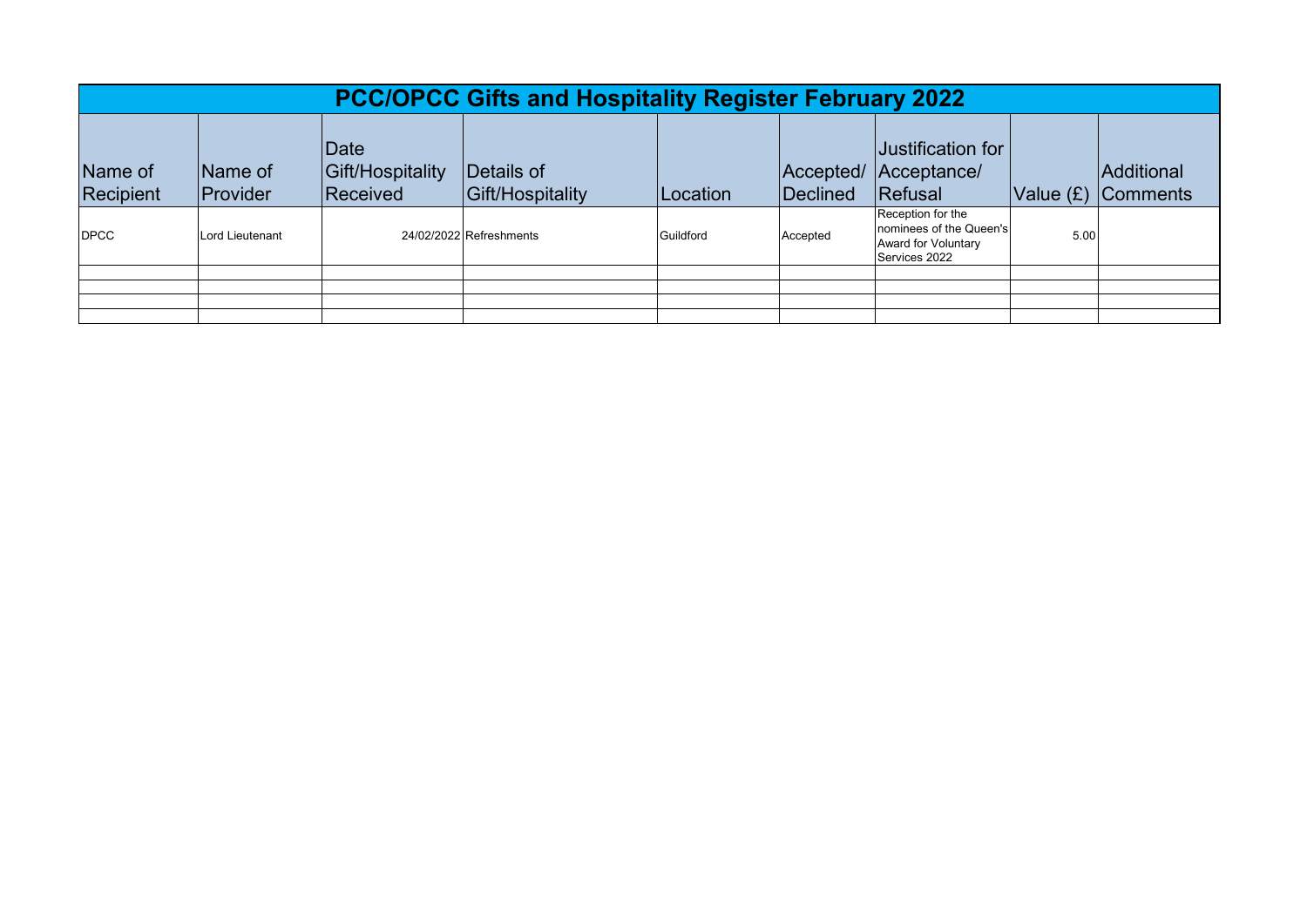| <b>PCC/OPCC Gifts and Hospitality Register January 2022</b> |                                    |                                       |                                |          |                  |                                                               |  |                                  |  |  |
|-------------------------------------------------------------|------------------------------------|---------------------------------------|--------------------------------|----------|------------------|---------------------------------------------------------------|--|----------------------------------|--|--|
| Name of<br>Recipient                                        | <b>IName of</b><br><b>Provider</b> | lDate<br>Gift/Hospitality<br>Received | Details of<br>Gift/Hospitality | Location | <b>IDeclined</b> | Uustification for l<br>Accepted/ Acceptance<br><b>Refusal</b> |  | Additional<br>Value (£) Comments |  |  |
| None Received                                               |                                    |                                       |                                |          |                  |                                                               |  |                                  |  |  |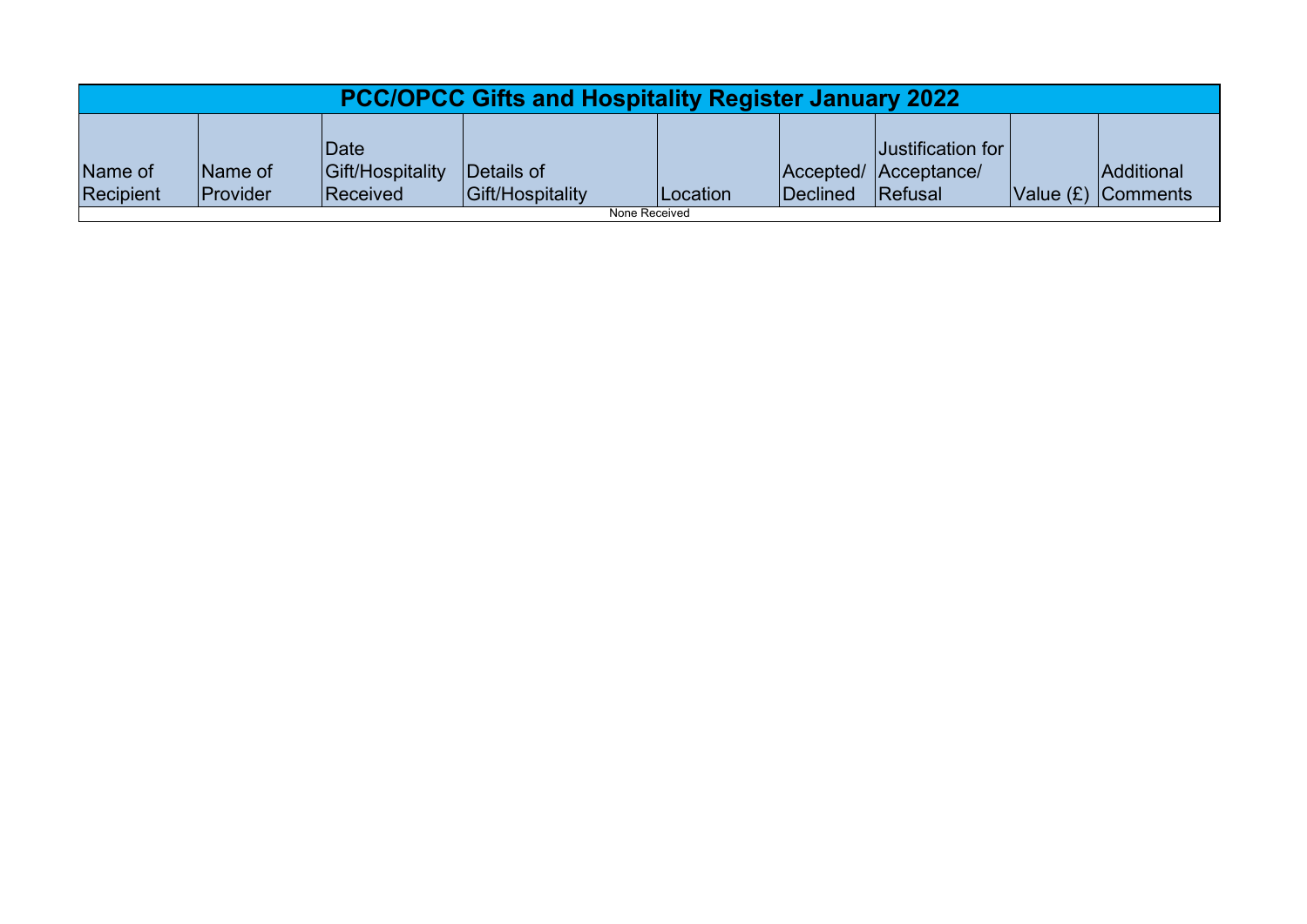| Name of Recipient Provider | IName of             | <b>Date</b><br>Gift/Hospitality<br><b>Received</b> | Details of<br>Gift/Hospitality | <b>Location</b> | <b>IDeclined</b> | Justification for<br>Accepted/ Acceptance/<br><b>Refusal</b> |        | Additional<br>Value $(E)$ Comments |
|----------------------------|----------------------|----------------------------------------------------|--------------------------------|-----------------|------------------|--------------------------------------------------------------|--------|------------------------------------|
| DPCC Ellie Vesey-Thompson  | <b>RMA Sandhurst</b> | 08/12/2021                                         | Lunch/Refreshments             | Sandhurst       | Accepted         | <b>RMA Sandhurst's</b><br><b>Commandant Parade</b>           | £20.00 |                                    |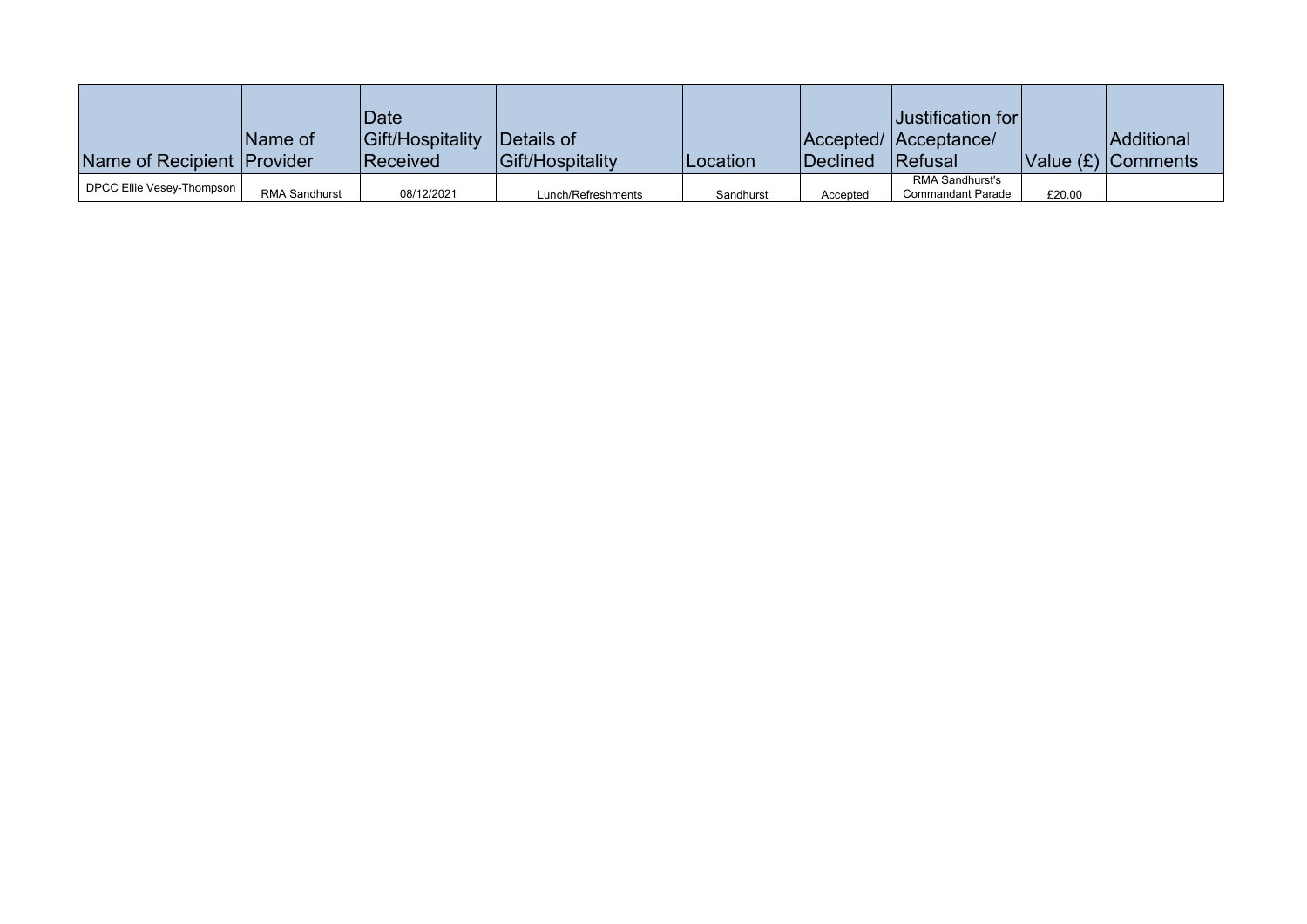|                      | <b>PCC/OPCC Gifts and Hospitality Register November 2021</b> |                                      |                                                       |                           |                       |                                                                                         |          |                               |  |  |  |  |
|----------------------|--------------------------------------------------------------|--------------------------------------|-------------------------------------------------------|---------------------------|-----------------------|-----------------------------------------------------------------------------------------|----------|-------------------------------|--|--|--|--|
| Name of<br>Recipient | Name of<br>Provider                                          | Date<br>Gift/Hospitality<br>Received | Details of<br>Gift/Hospitality                        | Location                  | Accepted/<br>Declined | Justification for<br>Acceptance/<br>Refusal                                             | Value(E) | Additional<br><b>Comments</b> |  |  |  |  |
| Lisa Townsend        | <b>Broadmoor Hospital</b>                                    | 09/11/2021                           | Sandwich lunch as part of a wider<br>meeting and tour | <b>Broadmoor Hospital</b> | Accepted              | To see mental health<br>hospital in line with<br>APCC responsibility                    | 10.00    |                               |  |  |  |  |
| Lisa Townsend        | Surrey County Council                                        | 17/11/2021                           | Refreshments                                          | SCC HQ Woodhatch          | Accepted              | Safe Drive Stay Alive<br>VIP event                                                      | 5.00     |                               |  |  |  |  |
| Lisa Townsend        | Police<br>Superintendents<br>Assoc                           | 23/11/2021                           | Dinner                                                | Lingfield Race Course     | Accepted              | Invited as a special<br>quest to Police Supts<br><b>Association District</b><br>Meeting | £25.00   |                               |  |  |  |  |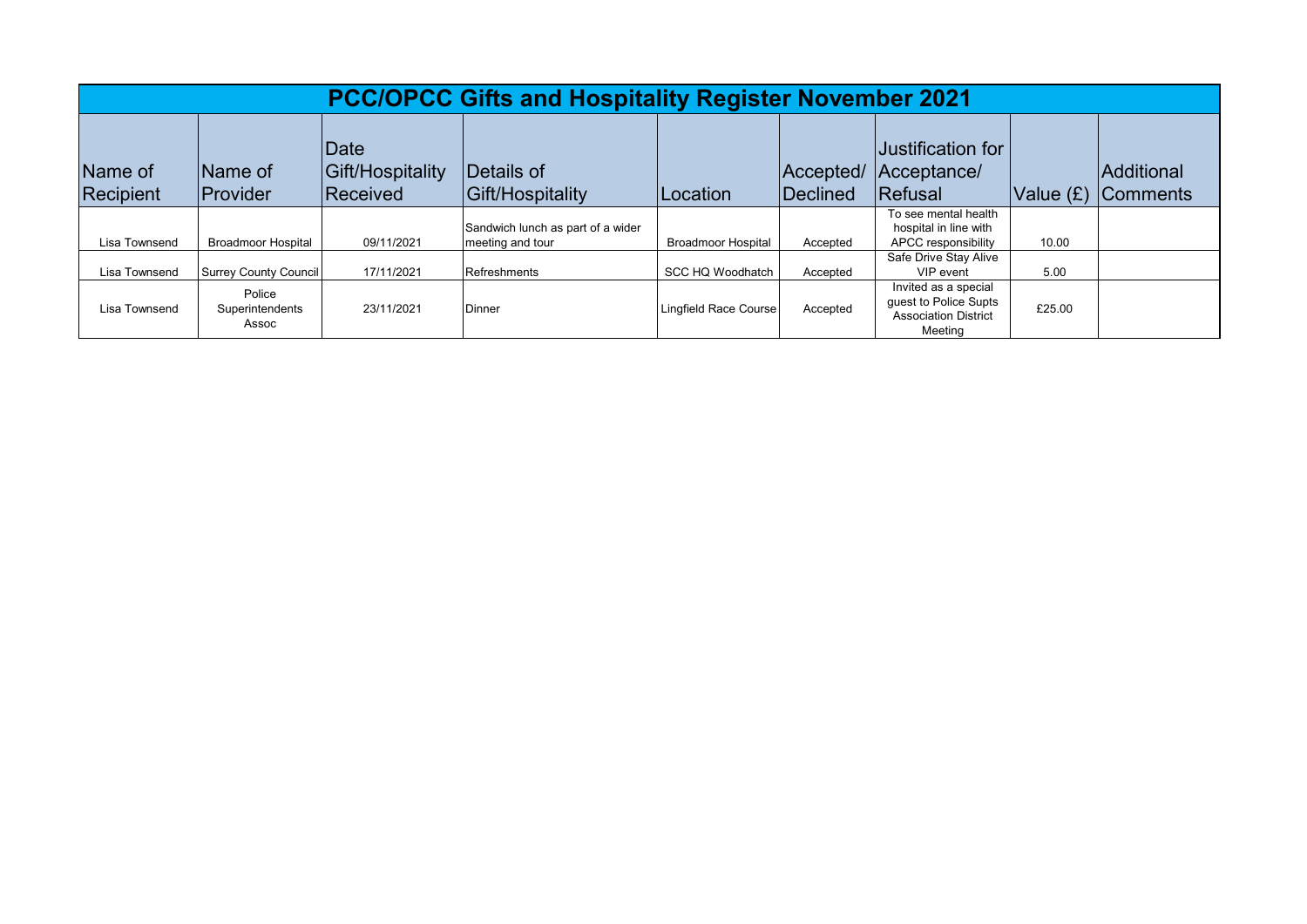|                                      | <b>PCC/OPCC Gifts and Hospitality Register October 2021</b> |                                             |                                                                                                                                                                |                       |                              |                                             |           |                                                  |  |  |  |  |
|--------------------------------------|-------------------------------------------------------------|---------------------------------------------|----------------------------------------------------------------------------------------------------------------------------------------------------------------|-----------------------|------------------------------|---------------------------------------------|-----------|--------------------------------------------------|--|--|--|--|
| Name of<br>Recipient                 | Name of<br><b>Provider</b>                                  | Date<br>Gift/Hospitality<br><b>Received</b> | Details of<br>Gift/Hospitality                                                                                                                                 | Location              | Accepted/<br><b>Declined</b> | Justification for<br>Acceptance/<br>Refusal | Value (£) | <b>Additional</b><br><b>Comments</b>             |  |  |  |  |
| PCC Lisa Townsend                    | Ah! Media UK                                                | 12/13 October 2021                          | Complimentary tickets to Police<br>Strategy Forum including on-site<br>accommodation, all meals and<br>refreshments, networking dinner,<br>access to seminars) | Gloucestershire       | Accepted                     | Police Strategy Forum                       | 995.00    | DPCC also attended<br>on complimentary<br>ticket |  |  |  |  |
|                                      | PCC Lisa Townsend   Guildford Crown Court                   | 26/10/2021                                  | Lunch with Judges                                                                                                                                              | Guildford Crown Court | Accepted                     | to have oversight of<br>Crown Court         | 15.00     |                                                  |  |  |  |  |
| <b>DPCC Ellie Vesey-</b><br>Thompson | Lord<br>Lieutenant/SERFCA                                   | 21/10/2021                                  | Refreshments                                                                                                                                                   | Dorking               | Accepted                     | Lord Lieutenant's Surrey<br>Awards 2021     | 20.00     |                                                  |  |  |  |  |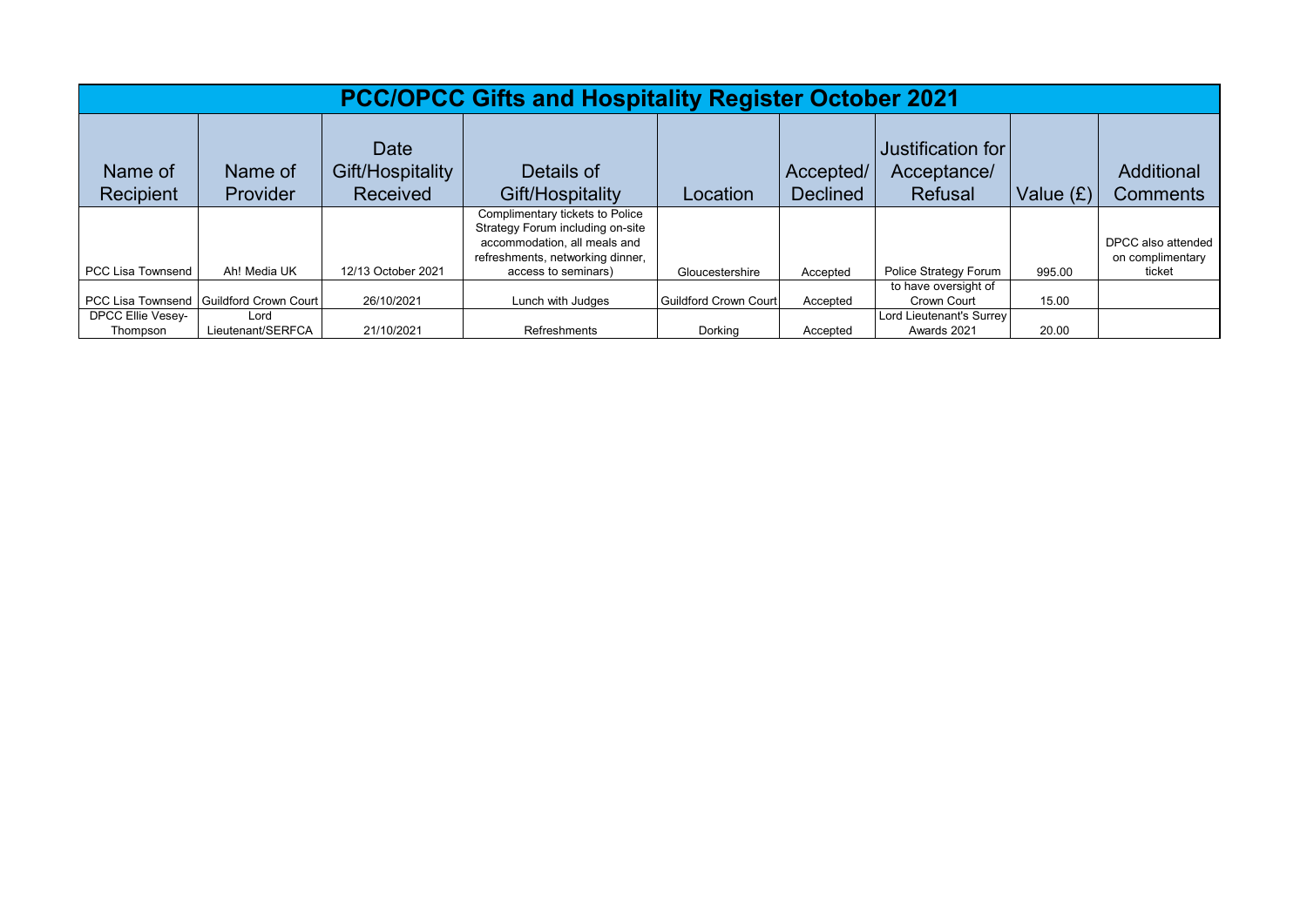|                      | <b>PCC/OPCC Gifts and Hospitality Register September 2021</b> |                                      |                                                    |           |                              |                                                   |             |                                      |  |  |  |
|----------------------|---------------------------------------------------------------|--------------------------------------|----------------------------------------------------|-----------|------------------------------|---------------------------------------------------|-------------|--------------------------------------|--|--|--|
| Name of<br>Recipient | Name of<br><b>Provider</b>                                    | Date<br>Gift/Hospitality<br>Received | Details of<br>Gift/Hospitality                     | Location  | Accepted/<br><b>Declined</b> | Justification for<br>Acceptance/<br>Refusal       | Value $(E)$ | <b>Additional</b><br><b>Comments</b> |  |  |  |
|                      |                                                               |                                      |                                                    |           |                              | Invited to Jonathan Lord<br>MP's Blue Ribbon Club |             |                                      |  |  |  |
| l PCC Lisa Townsend  | Jonathan Lord MP                                              | 23/09/2021                           | Refreshments                                       | Woking    | Accepted                     | Evening<br>Gift to PCC following                  | £10         | DPCC also attended                   |  |  |  |
| PCC Lisa Townsend    | North East Feminist<br>Collective                             | 01/09/2021                           | Bouquet of flowers, mug, fridge<br>magnet, keyring | <b>NA</b> | Accepted                     | Mail on Sunday<br>newspaper article               | £50         |                                      |  |  |  |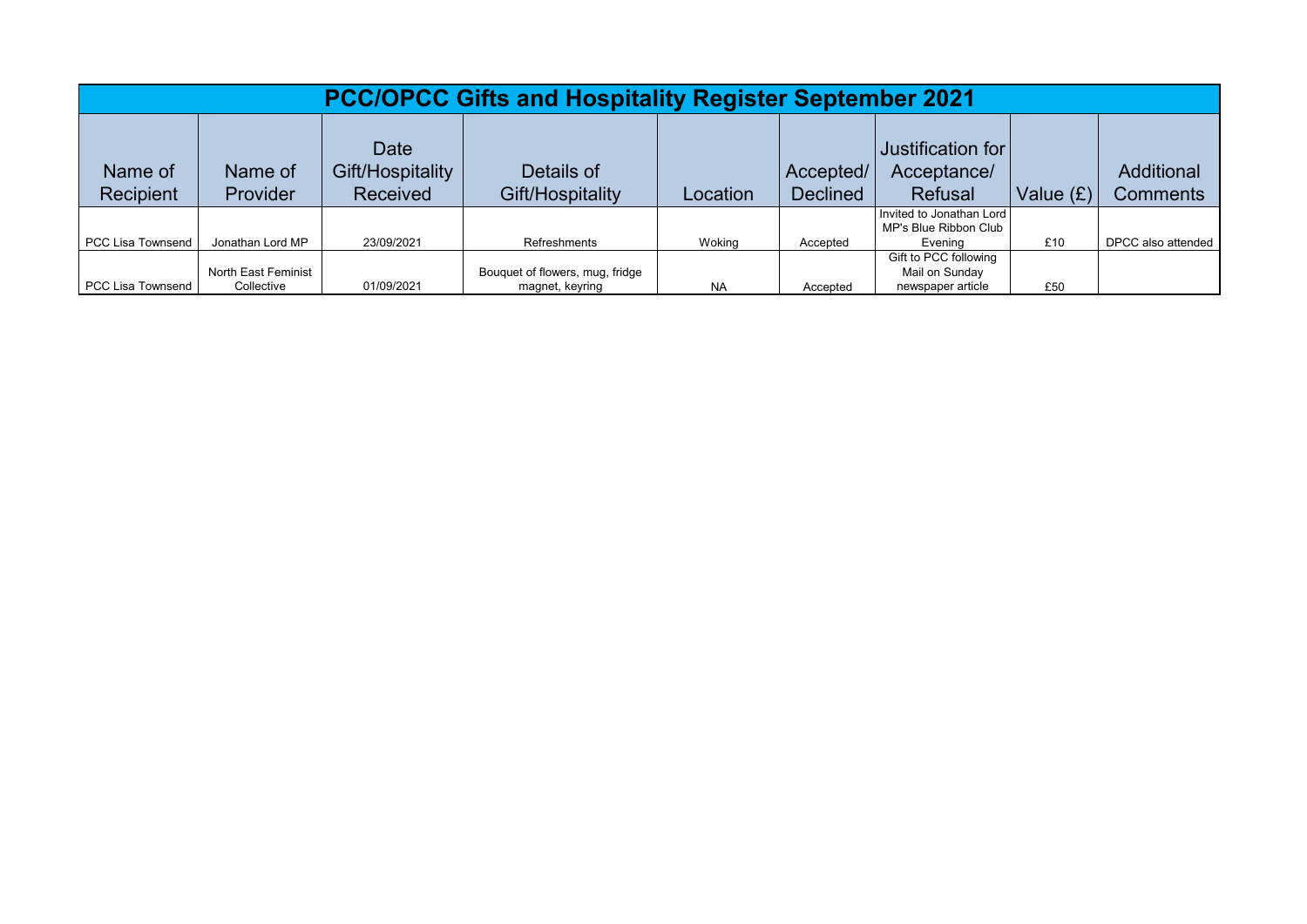|                      | <b>PCC/OPCC Gifts and Hospitality Register August 2021</b> |                                             |                                |          |                              |                                                     |          |                                      |  |  |
|----------------------|------------------------------------------------------------|---------------------------------------------|--------------------------------|----------|------------------------------|-----------------------------------------------------|----------|--------------------------------------|--|--|
| Name of<br>Recipient | Name of<br><b>Provider</b>                                 | Date<br>Gift/Hospitality<br><b>Received</b> | Details of<br>Gift/Hospitality | Location | Accepted/<br><b>Declined</b> | $\sf{Justification~forl}$<br>Acceptance/<br>Refusal | Value(E) | <b>Additional</b><br><b>Comments</b> |  |  |
|                      | None received                                              |                                             |                                |          |                              |                                                     |          |                                      |  |  |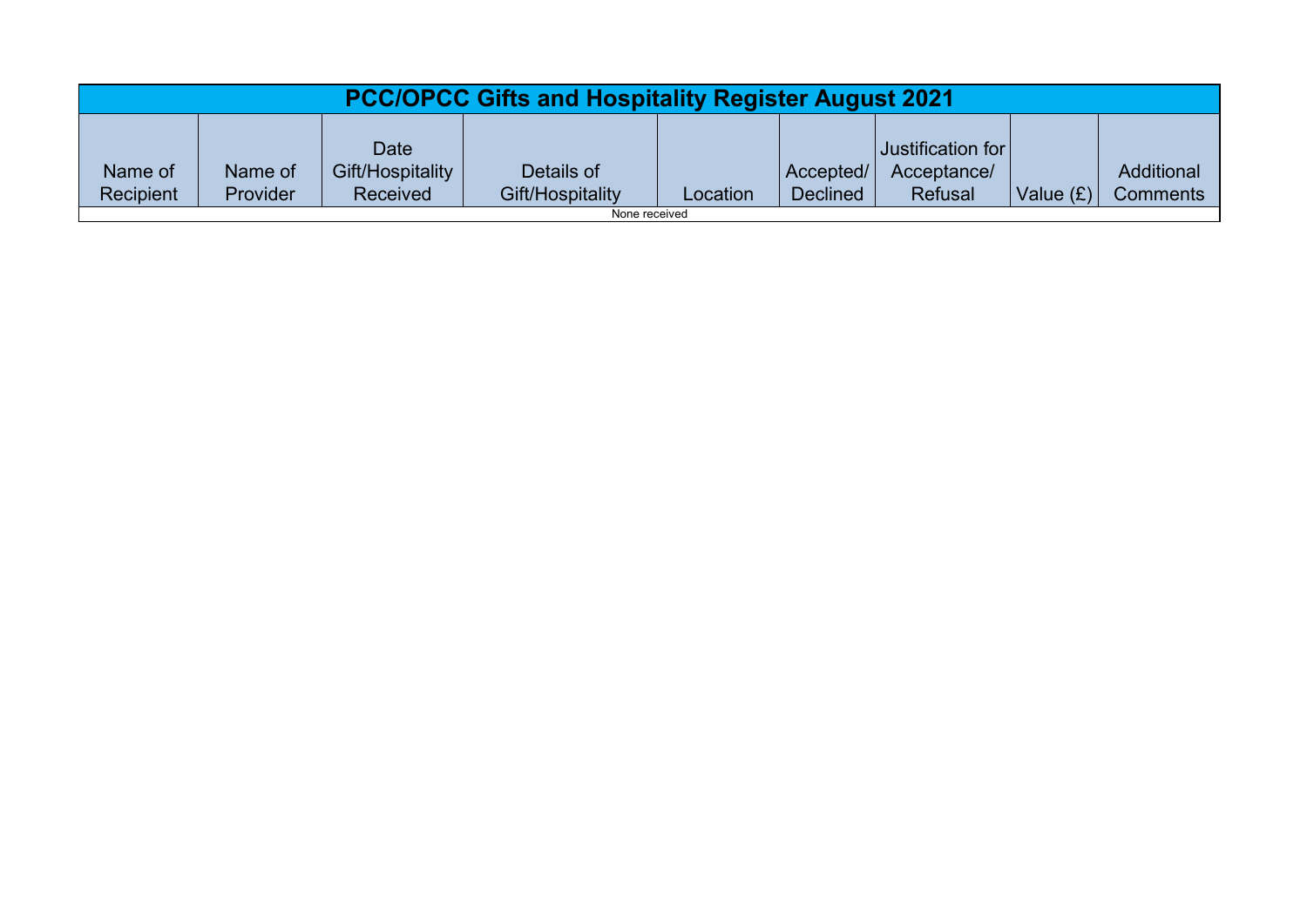|                          | <b>PCC/OPCC Gifts and Hospitality Register July 2021</b> |                  |                        |           |                 |                                 |                |                    |  |  |  |  |
|--------------------------|----------------------------------------------------------|------------------|------------------------|-----------|-----------------|---------------------------------|----------------|--------------------|--|--|--|--|
|                          |                                                          | <b>Date</b>      |                        |           |                 | Justification for               |                |                    |  |  |  |  |
| Name of                  | Name of                                                  | Gift/Hospitality | Details of             |           | Accepted/       | Acceptance/                     | Approximate    | Additional         |  |  |  |  |
| Recipient                | Provider                                                 | Received         | Gift/Hospitality       | Location  | <b>Declined</b> | Refusal                         | Value (£)      | <b>Comments</b>    |  |  |  |  |
|                          |                                                          |                  |                        |           |                 | Invited to High Sheriff Summit  |                |                    |  |  |  |  |
| <b>PCC Lisa Townsend</b> | <b>High Sheriff of Surrey</b>                            | 02/07/2021       | Lunch and refreshments | Egham     | Accepted        | meeting on Inclusion            | £5             | DPCC also attended |  |  |  |  |
|                          |                                                          |                  |                        |           |                 | Invited to Service for the      |                |                    |  |  |  |  |
| <b>PCC Lisa Townsend</b> | High Sheriff of Surrey                                   | 06/07/2021       | Refreshments           | Guildford | Accepted        | Judiciary                       | £10            | DPCC also attended |  |  |  |  |
|                          |                                                          |                  |                        |           |                 | Invited to Surrey Police Band   |                |                    |  |  |  |  |
| PCC Lisa Townsend        | Surrey Police Band                                       | 20/07/2021       | Concert tickets        | Guildford | Accepted        | Concert - complimentary tickets | <b>Unknown</b> | DPCC also attended |  |  |  |  |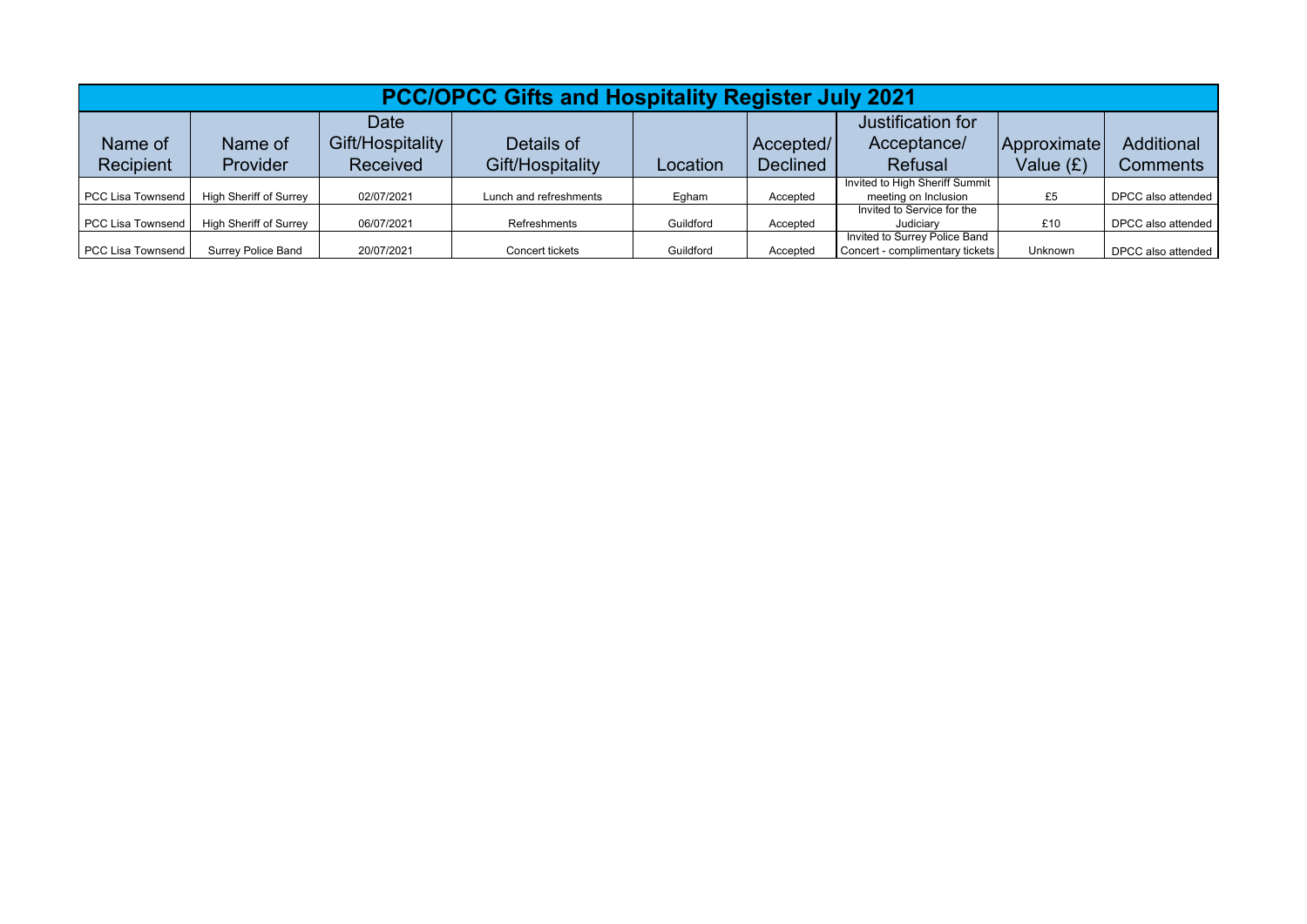|                   | <b>PCC/OPCC Gifts and Hospitality Register June 2021</b> |                  |                  |          |          |                                                                                                 |    |                                                                      |  |  |  |
|-------------------|----------------------------------------------------------|------------------|------------------|----------|----------|-------------------------------------------------------------------------------------------------|----|----------------------------------------------------------------------|--|--|--|
|                   |                                                          | <b>Date</b>      |                  |          |          | <b>Justification for</b>                                                                        |    |                                                                      |  |  |  |
| Name of           | Name of                                                  | Gift/Hospitality | Details of       |          |          | Accepted/ Acceptance/                                                                           |    | <b>Additional</b>                                                    |  |  |  |
| Recipient         | Provider                                                 | Received         | Gift/Hospitality | Location | Declined | Refusal                                                                                         |    | $ Value(E) $ Comments                                                |  |  |  |
| PCC Lisa Townsend | Mole Valley DC                                           | 26/06/2021 BBQ   |                  | Ashtead  | Accepted | Invited to attend launch of<br>Mole Valley Veterans' Hub<br>as part of Armed Forces<br>Day 2021 | £5 | DPCC (nominated)<br><b>Ellie Vesey-</b><br>Thompson also<br>attended |  |  |  |